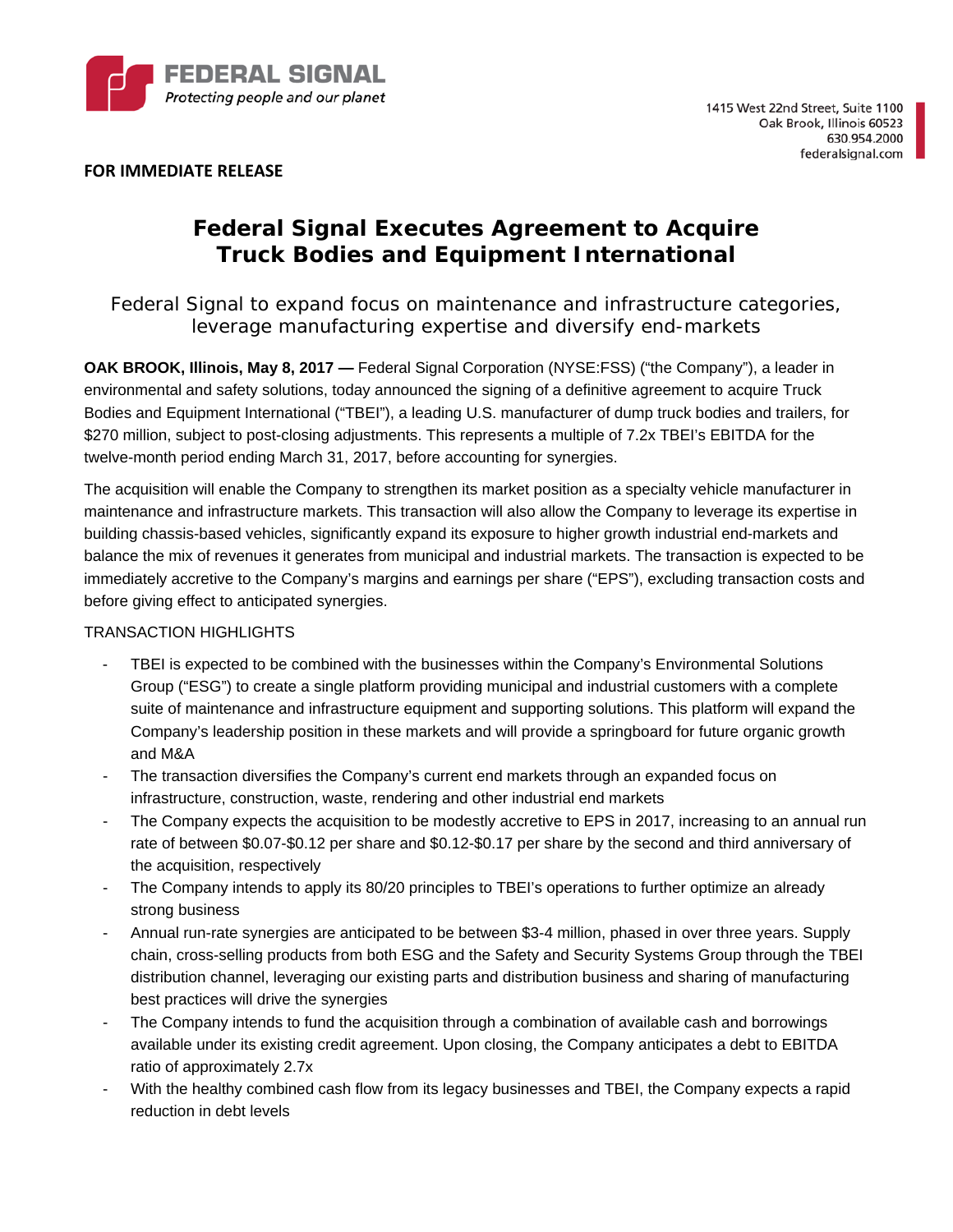TBEI has successfully built a portfolio of strong brands, which currently occupy premier market share positions in their respective product categories, through a combination of an intense focus on operational excellence, a comprehensive distribution strategy, and continuous attention to its customers' primary requirements for a highquality product and short lead times.

During the twelve-month period ending March 31, 2017, TBEI generated revenues of \$206 million and an EBITDA margin of approximately 18%. TBEI operates 5 manufacturing facilities throughout the U.S. and employs approximately 850 people.

"The TBEI business is a strong strategic fit with our ESG businesses and allows us to broaden our focus on maintenance and infrastructure markets. With its large industrial customer base, TBEI will accelerate the achievement of our long-standing objective of balancing the mix of revenue streams between municipal and industrial. This acquisition is consistent with our disciplined capital deployment strategy, which targets the acquisition of high performing businesses that grow and compound our cash flow," said Jennifer L. Sherman, President and Chief Executive Officer. "TBEI is an outstanding company with clear leadership positions in its end markets, a strong financial profile and a management team that will thrive as part of Federal Signal. This acquisition also represents a significant step towards the attainment of our strategic goal of profitably growing our revenues to over \$1 billion."

TBEI's President and Chief Executive Officer, Robert Fines, an executive with over 35 years of industry experience, including a variety of management positions within General Electric and Avery Dennison, will be joining Federal Signal's management team.

"We are excited to join the Federal Signal family and add TBEI's six established brands to Federal Signal's portfolio of market-leading businesses," said Mr. Fines. "There are many similarities between TBEI's operations and those of Federal Signal and we are confident in our ability to cross-pollinate manufacturing practices, leverage our distribution networks and create a leading platform to serve the needs of our customers."

Pending customary closing conditions and regulatory approvals, the transaction is expected to close within the next 90 days.

### CONFERENCE CALL

Federal Signal will conduct a conference call to discuss the transaction at 10:00 a.m. Eastern Time today. The call may be accessed over the internet through Federal Signal's website at federalsignal.com or by dialing phone number 1-800-231-9012 and entering the pin number 1170237. A replay will be available on Federal Signal's website shortly after the call.

### **About Federal Signal**

Federal Signal Corporation (NYSE: FSS) provides products and services to protect people and our planet. Founded in 1901, Federal Signal is a leading global designer, manufacturer and supplier of products and total solutions that serve municipal, governmental, industrial and commercial customers. Headquartered in Oak Brook, Ill., with manufacturing facilities worldwide, the Company operates two groups: Environmental Solutions and Safety and Security Systems. For more information on Federal Signal, visit: www.federalsignal.com.

### "Safe Harbor" Statement under the Private Securities Litigation Reform Act of 1995

This release contains various forward-looking statements as of the date hereof and we undertake no obligation to update these forward-looking statements regardless of new developments or otherwise. Statements in this